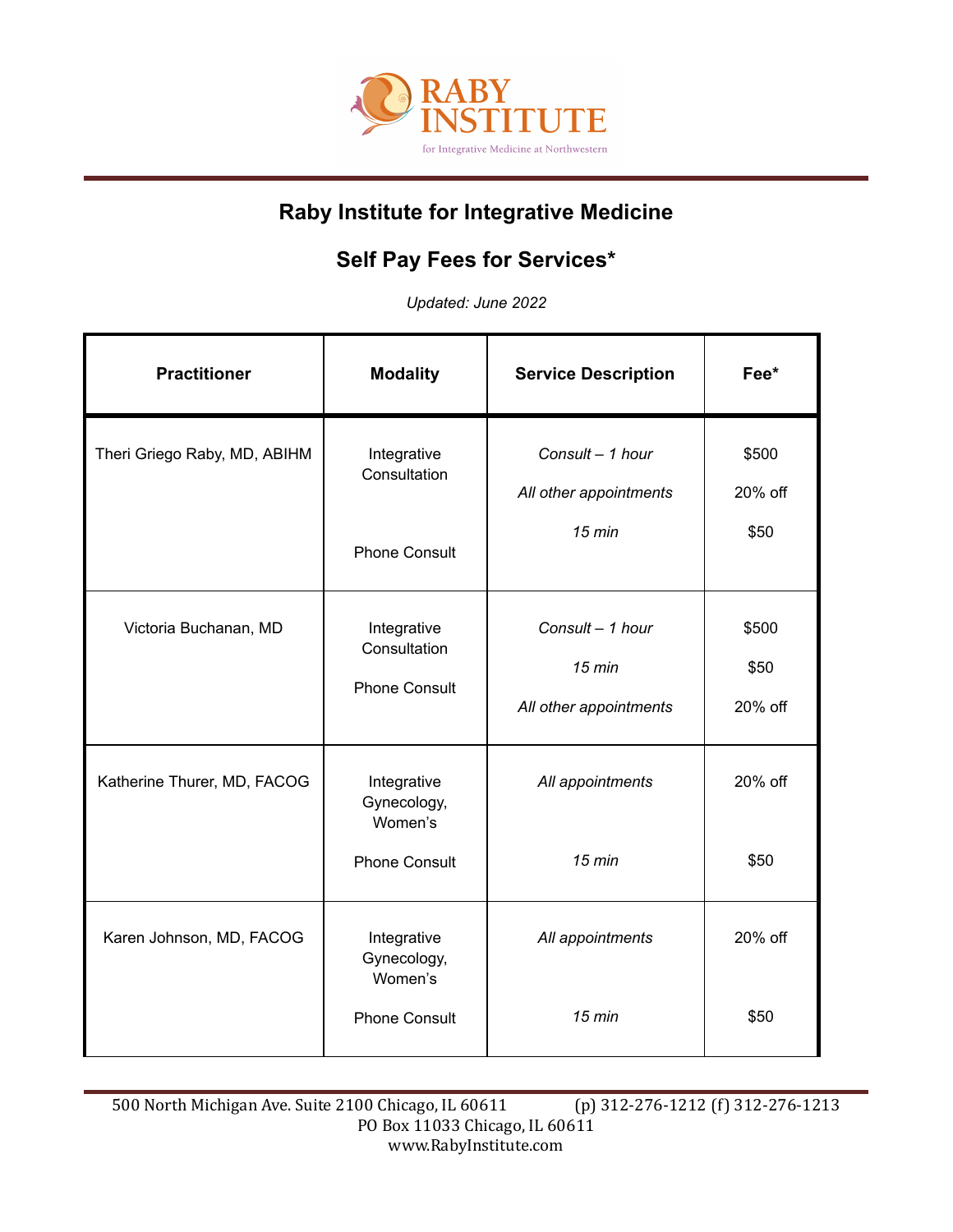

| Katherine Chavez, ND                        | Naturopathic<br>Medicine, Integrative<br>Oncology,<br>Functional Medicine,<br>Homeopathy           | Appointments:<br>(1hr)<br>(1/2 hr)<br>(15 min)<br><b>Metabolic Makeover Class</b><br>(per session)              | \$250<br>\$125<br>\$65<br>\$100               |  |
|---------------------------------------------|----------------------------------------------------------------------------------------------------|-----------------------------------------------------------------------------------------------------------------|-----------------------------------------------|--|
| Michelle Goebel-Angel L.Ac.,<br><b>MSOM</b> | Acupuncture                                                                                        | <b>Initial Visit</b><br>Consultation<br>Follow-Up appointment                                                   | \$200<br>\$50<br>\$150                        |  |
| Tracee Blackburn, PA-C                      | Licensed Physician<br>Assistant<br>specializing in<br>Integrative<br>Dermatology and<br>Aesthetics | All Dermatology<br>appointments<br>Micro needling<br>Package of 3<br>3 sets of PRP Hair<br>3 sets of PRP Facial | 20% off<br>\$350<br>\$900<br>\$2400<br>\$2400 |  |